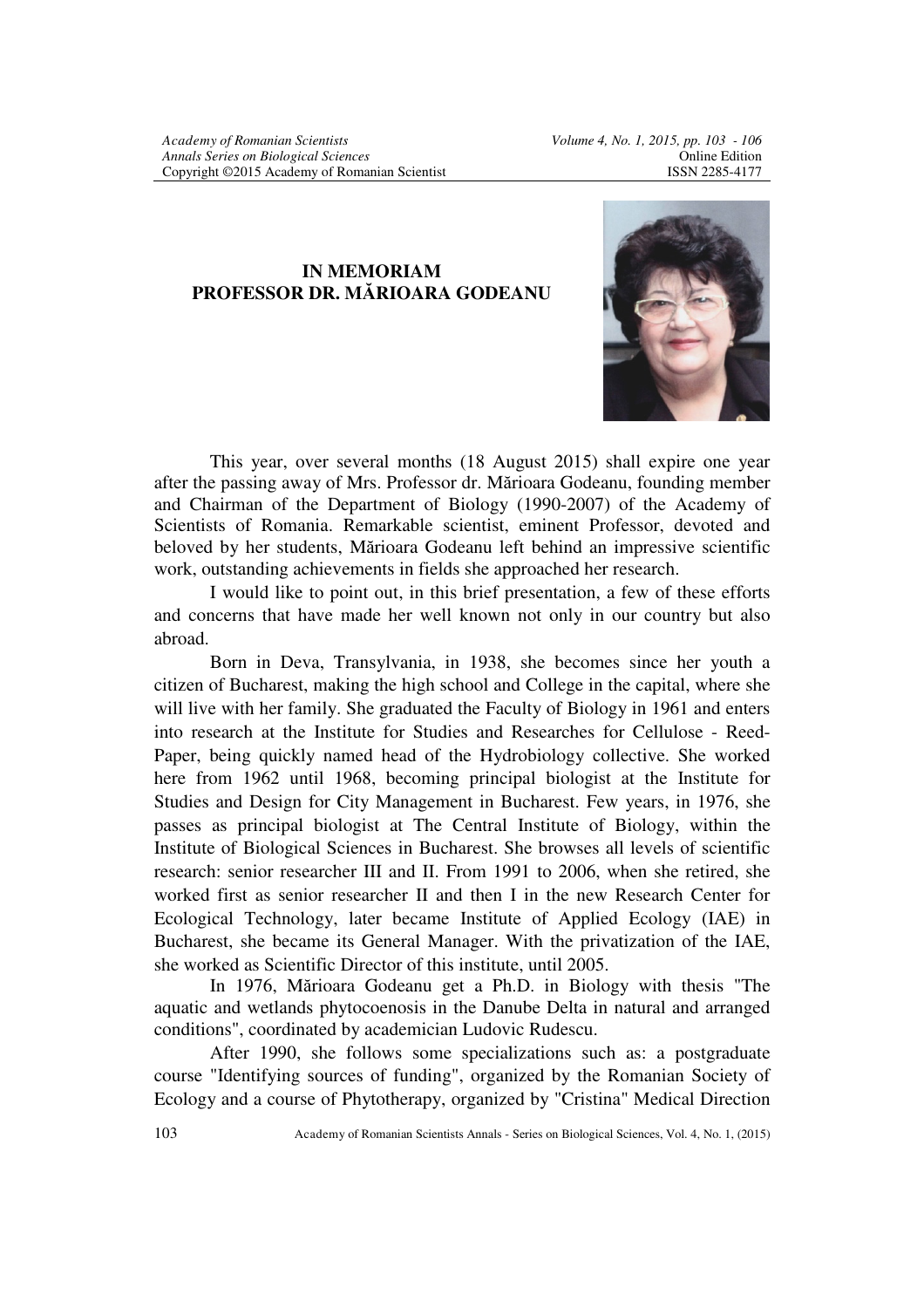## Adrian BAVARU

of Bucharest, both in 1994. In 1995 she attends the postgraduate course "The Development of Medium Education Programs to the University Level", organized by "The Environment Training Program" (ETP) and in 1999 a course of "Radiant Energy", with international certified radiant technique for stress manager, level I and II becoming from 2003 "a practicing therapist" (eco- and phytotherapy). In 2008 she follows a basic course 1-5 of "Academy of Universal Energy and Spiritualists" obtaining as well the Environmental Management Card. In her final years, Marioara Godeanu coordinated many students' license works from Biology and Ecology and Environmental Protection specializations.

From 1992 until 1997, she held courses for the students of the Ecological University of Bucharest, in the field of Energy forms and Phytotherapy, coordinating license works as well. From 1998 to 2008 she also taught at the University of the Civil Engineering of the Bucharest, Department for Teacher Training postgraduate courses on Environmental Protection and Environmental Technologies, coordinating dissertation and first degree papers in the field of Environmental Education and Pollution.

Since 2001, Mrs. Marioara Godeanu becomes full professor at the Faculty of Natural and Agricultural Sciences of "Ovidius" University of Constantza, until the year of 2005.

In the period 2007-2008 she is named "Trainer for the environment" under PHARE Programme for Environmental Education and Biotechnology.

 Upon the graduation of the faculty and until her health did not allow, professor Mărioara Godeanu carried on an extensive and outstanding scientific research, completed by numerous scientific papaers, books and inventions, known internationally, rewarded by numerous titles, prizres and distinctions.

The research areas are also numerous but close as theme. In this presentation I'll try to point out some of the concerns of this important scientist.

She carried out her first studies into the field of Ecology and Ecophysiology of the aquatic and swamp plants from the Danube Delta, phytosociology, production and primary productivity in the delta, publishing in this field over 30 scientific papers. The studies were focused on the practical and economic aspect, such as the economic exploitation of the delta reed, its mechanized harvesting effects and the documentation for the determination of the reed yield for free and arranged spaces. In 1968, she realizes an extensive synthesis study of the biological and hydrobiological data from the Danube Delta from 1960 until 1968.

Another research area addressed in her research is related to the biology and ecology of organisms in the water supply and sewage, waste water treatment. In this sense she has conducted feasibility studies for water supply stations to optimize the efficient functioning of the municipal wastewater purification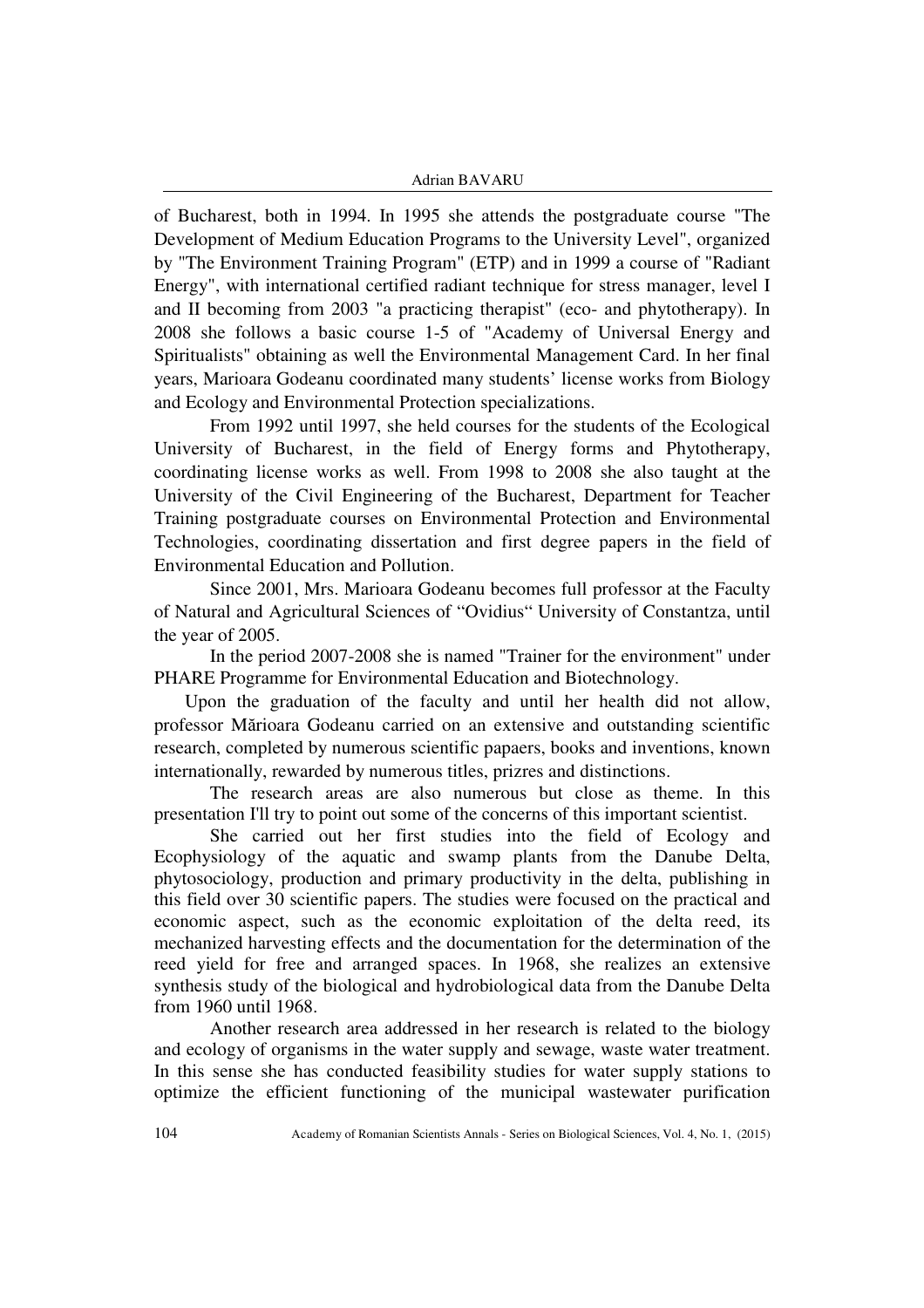stations from for zootechnics, for extractive, chemical and nuclear industry. All these have resulted in 54 scientific papers and 29 patents.

Based on these researches 20 pilot stations entered into construction to track the action and efficiency of the micro- and macrophytes plants on the supply waters and waste waters purification. In 1989, during the inter academic exchange with China, in the cities of Canton, Nanjing Sanghai and Beijing were present research and technologies made arousing a particular interest from the Chinese side who has urged the construction by the Romanians of an experimental stations in Nanjing and Beijing.

The third area in which she made numerous investigations is related to border phenomena – the energo- informational - in living and non-living structures. This studies have been directed to the phenomenon of communication between various living structure using modern methodologies, such as: recording technique electrical signals, track, view infrared technique and photographic film and video recording, technique toxicity tests. Some experiments were performed in the greenhouses of ONT Travel Agency in Mamaia.

 All these investigations have led, to the request of "Alexander Sahia" Film Sudio to produce a scientific short film entitled "The Sensitivity of Plants". The film received the "Fritz- Fiel" prize at the Sshort Film Festival in Brazil.

Another study direction was the introduction of chromatography Pfeiffer type experiments in Plant Physiology research to determine the ratio between the internal and external factors of the vegetal organims.

Interesting is the study of the so-called "greenhouse form" phenomena, known as "the pyramid effect".

The latest areas I remember (and yet more) refer to the determining of the "water memory" (especially related to "shape effect"), as well as the relationship between Ecology and Economy, which brings attention to the problemes connected with the ordering principles în Ecology and that led to the publication of 6 scientific papers.

Besides studying the phenomena of the border area between sciences, were published, between 1981-2005, 28 works and she coordinated the appearance of 2 volumes of work, especially for this area, organizing 4 national symposiums with this theme.

The entire research activity of Mrs. Professor Marioara Godeanu was materialized in the publication of nine books (some in collaboration), two university courses for students (Plant Physiology and Photosynthesis, both published in 1999), 117 scientific papers and has 20 patents and 2 more as second author. She has recorded four personal OSM brands, evidenced by certificates.

As a result of outstanding scientific concerns, Ms. Professor Marioara Godenu was rewarded with numerous awards, diplomas and medals (over 60) and with the receiving as a member in several scientific societies, associations and academies (22 in number). The space does not allow me to remind all of them, but I would like to remind some of them: Romanian Academy "Theodorescu Emanoil" Prise in 1980 for 5 group of patents, "Procedures and new instalations